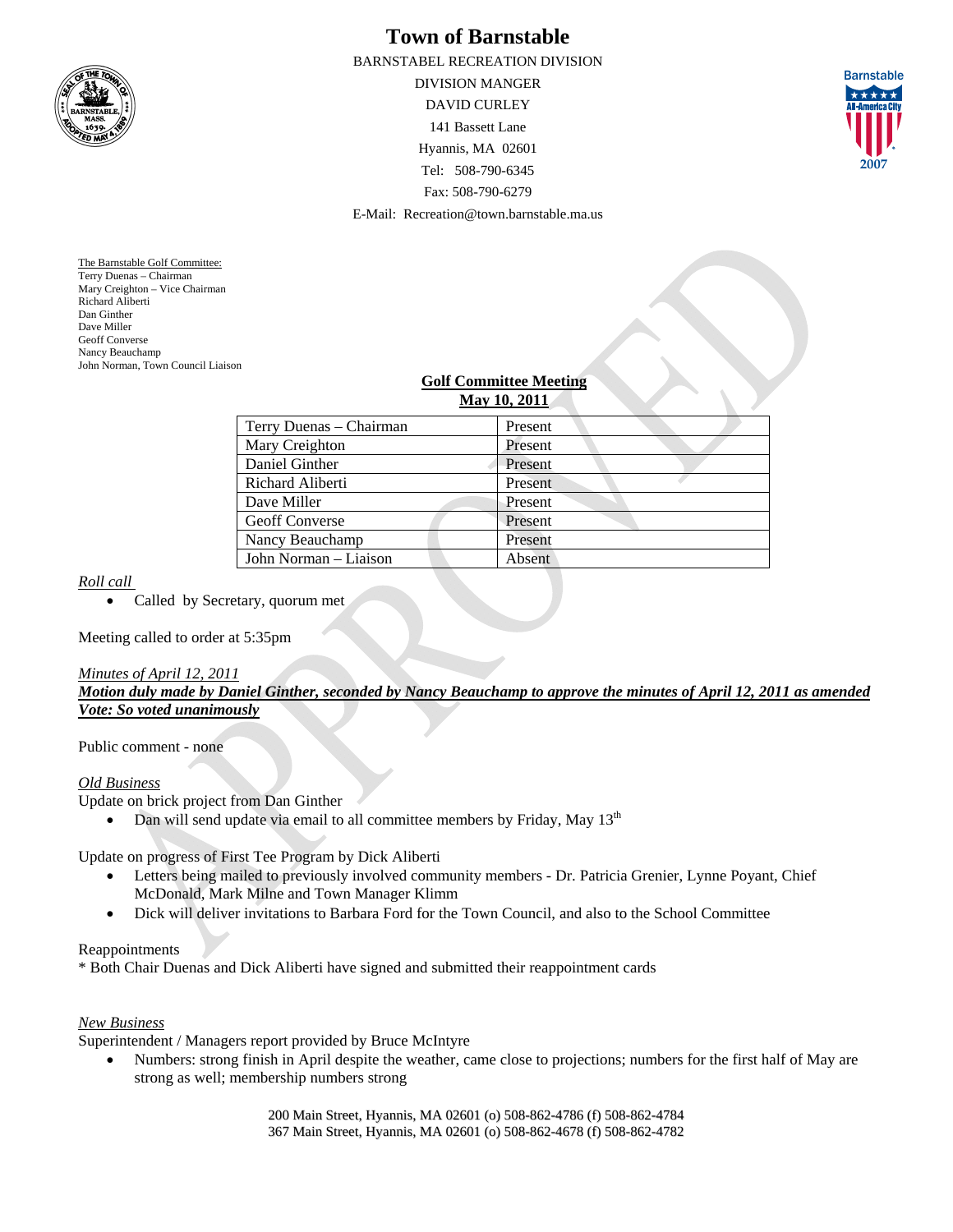- Fee players: all staff aware and working on this issues; low numbers affect not only play but cart fees and pro shop sales as well
- Budget: in process of balancing the budget prior to June  $30<sup>th</sup>$
- Pro Shop
	- \* Clubs are now on a normal weekly schedule
	- $*$  Men's member-member scheduled for June  $4<sup>th</sup>$  &  $5<sup>th</sup>$
	- \* Nine & Dine scheduled for May  $27<sup>th</sup>$
	- \* Ladies member-member scheduled for June 8th
	- \* Chelsea Tee Time system update has been completed
	- \* 20th Anniversary Cape Cod Pro Am tournament scheduled for June 16th
- Maintenance:
	- \* End of May and month of June important for maintenance as the season starts

\* Course condition improvements; spring clean ups completed; began summer mowing schedule; both irrigation systems charged, tested and up and running; aeration and top dressing of green at both courses completed; both courses opened one day early; both courses fertilized as of last week; preventive treatment for crab grass control applied for the first time

- Staffing:
- \* both courses currently staffed at 5 seasonal staff; expect Hyannis will be 100% staffed with returning and OBF anticipating new staff
- Swans to be placed in the fountain soon
- Doc Mahoney memorial bench scheduled for installation; currently working with installers; unveiling ceremony scheduled for Memorial Day weekend
- $\bullet$  Additional ladies tee on the 18<sup>th</sup> hole is in process

### *Discussion*

- Grubs: treatment will take place in June for the season; current damage is minimal; grubs in the roughs is difficult to treat
- Mary requests for the administrative report to be emailed; Bruce will comply
- Fee players:

\* Staff working on increasing fee players; staff meets on a weekly basis to review status and investigate potential new opportunities

\* Members request for Bruce to see if TOB can match offers being made at other courses; Bruce states that with the offers' coming out of other courses everyone is scrambling for players

- \* Nine and Dine moderately successful
- Dining / concession:
	- \* Need to promote the 'positives' of Hyannis; affordability; wonderful course
	- \* Staff in constant communication with Scott (restaurant)
	- \* Restaurant is feeling the 'pinch' as well; fewer fee players equal fewer restaurant customers
	- \* Snack bar will be open soon
	- \* Ceiling tiles being replaced, making the aesthetics more appealing

 $*$  Sign to be installed on the 9<sup>th</sup> tee with menu and phone number; players call in and their order is ready when they get there

\* Members request restaurant staff to come to a Golf Committee meeting; to inform members as to how things are going, and to see if the committee can be of any assistance to help them as well

- Parking:
	- \* Employee parking and signs moved
- \* Working with Bob Burgmann (DPW) to move the handicap parking to where employee parking was and in turn, make the former handicap parking into a bag drop with easier access
- New tournaments: members inquire as to whether a new tournament could be implemented; requires considerable advance planning, seek to do in 2012
- Bruce advises that when 'selling' Hyannis course it should be all-inclusive with food and cart
- Signage at OBF need to have the sandwich board sign put out so public knows it's open and has dining option

200 Main Street, Hyannis, MA 02601 (o) 508-862-4786 (f) 508-862-4784 367 Main Street, Hyannis, MA 02601 (o) 508-862-4678 (f) 508-862-4782